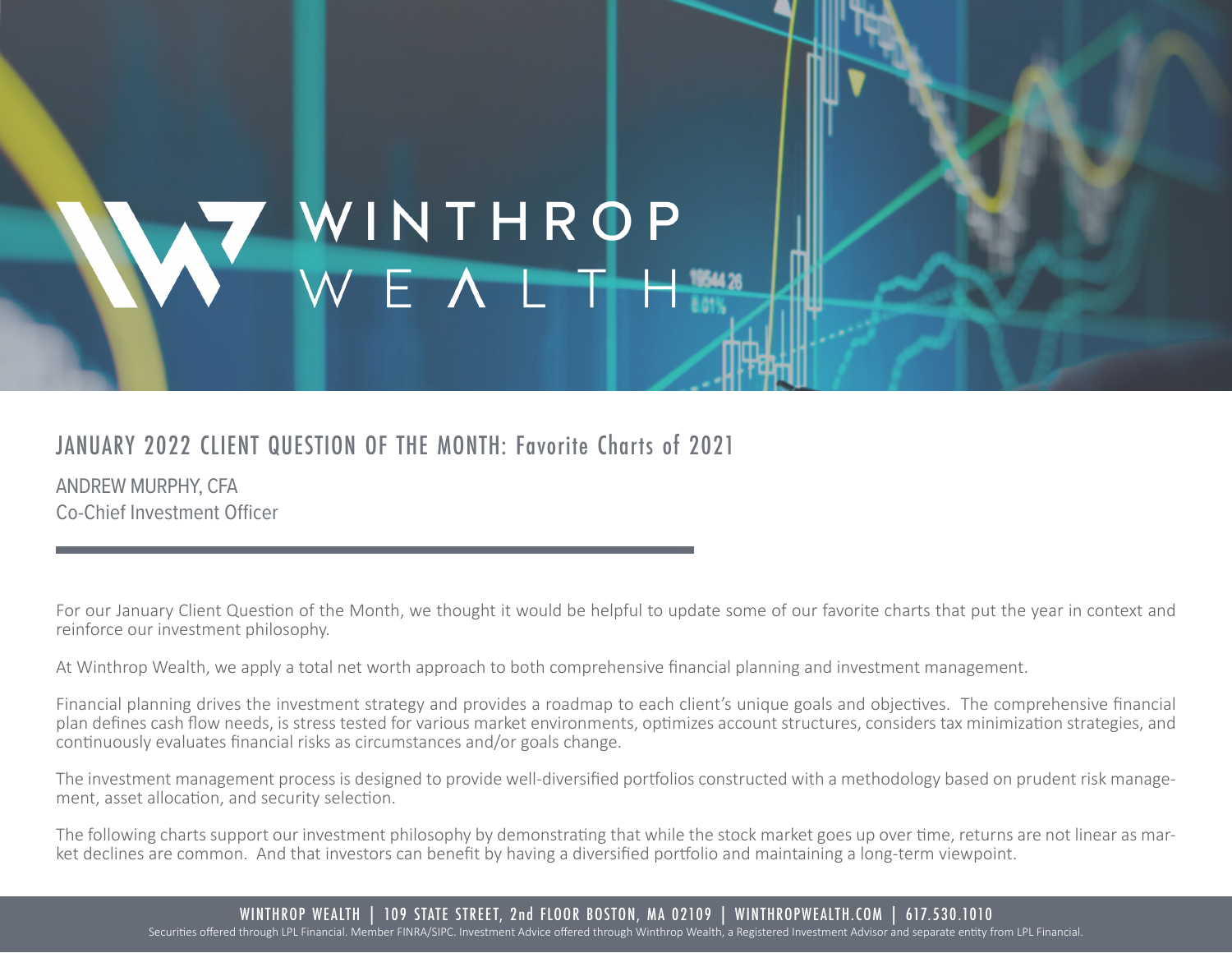#### **S&P 500 – Returns Pyramid**

The S&P 500 returned +31.5% in 2020, which ranks as the 20th best calendar year ever. The following chart displays the S&P 500's annual returns since 1928. From 1928 to 2020, the stock market produced a total annualized return of +9.7%. A \$1,000 investment in 1928 would be worth over \$6.2 million today. We would also like to highlight that this data set starts right before The Great Depression where the market posted a total return of-29.0% throughout the entire 1930s. The total time period includes eleven bear markets, fifteen recessions, and dozens of corrections and pullbacks.

Since 1928, the stock market produced positive results in 69 calendar years vs. 25 years with negative returns. The market went higher in 73% of years with an average declined in 27% of years with an average decline of -14

As always, we remind our clients that the market goes up over time, but the returns are not linear. Volatility and negative periods are common, however the longer an investor remains invested in the market the greater the probability of a positive return.

| S&P 500 Calendar Year Returns: 1928 - 2021 |              |              |                  |                 |              |                                        |               |               |            |            |  |  |  |
|--------------------------------------------|--------------|--------------|------------------|-----------------|--------------|----------------------------------------|---------------|---------------|------------|------------|--|--|--|
|                                            |              |              |                  |                 |              | 1944<br>19.5%<br>1972<br>19.0%<br>1986 | 2021          |               |            |            |  |  |  |
|                                            |              |              |                  |                 |              | 18.7%<br>1979                          | 28.7%<br>2003 |               |            |            |  |  |  |
| <b>Total Annualized Return:</b>            |              | 9.7%         |                  |                 |              | 18.6%                                  | 28.7%         |               |            |            |  |  |  |
| <b>Positive Years:</b>                     |              | 69 (73%)     |                  |                 |              | 2020<br>18.4%                          | 1998<br>28.5% | 1928<br>37.9% |            |            |  |  |  |
|                                            |              |              |                  |                 | 1992         | 1952                                   | 1961          | 1995          |            |            |  |  |  |
| <b>Negative Years:</b>                     |              | 25 (27%)     |                  |                 | 7.6%         | 18.2%                                  | 26.9%         | 37.5%         |            |            |  |  |  |
|                                            |              |              |                  | 1939            | 1978         | 1988                                   | 2009          | 1975          |            |            |  |  |  |
|                                            |              |              |                  | $-0.1%$         | 6.6%         | 16.6%                                  | 26.4%         | 37.2%         |            |            |  |  |  |
|                                            |              |              |                  | 1953            | 1956         | 1964                                   | 1943          | 1945          |            |            |  |  |  |
|                                            |              |              |                  | $-0.9%$         | 6.5%         | 16.4%                                  | 25.6%         | 36.3%         |            |            |  |  |  |
|                                            |              |              |                  | 1990            | 1984<br>6.3% | 2012<br>16.0%                          | 1976<br>23.9% | 1936<br>33.7% |            |            |  |  |  |
|                                            |              |              |                  | $-3.2%$         | 1947         | 2006                                   | 1967          |               |            |            |  |  |  |
|                                            |              |              |                  | 2018<br>$-4.4%$ | 5.6%         | 15.8%                                  | 23.9%         | 1997<br>33.3% |            |            |  |  |  |
|                                            |              |              |                  | 1934            | 2007         | 2010                                   | 1951          | 1950          |            |            |  |  |  |
|                                            |              |              |                  | $-4.7%$         | 5.6%         | 15.1%                                  | 23.8%         | 32.6%         |            |            |  |  |  |
|                                            |              |              |                  | 1981            | 1948         | 1971                                   | 1949          | 1980          |            |            |  |  |  |
|                                            |              |              |                  | $-4.9%$         | 5.4%         | 14.3%                                  | 23.6%         | 32.5%         |            |            |  |  |  |
|                                            |              |              |                  | 1977            | 1987         | 2014                                   | 1996          | 2013          |            |            |  |  |  |
|                                            |              |              |                  | $-7.2%$         | 5.3%         | 13.7%                                  | 22.9%         | 32.4%         |            |            |  |  |  |
|                                            |              |              | 1957             | 1946            | 2005         | 1965                                   | 1963          | 1985          |            |            |  |  |  |
|                                            |              |              | $-10.7%$         | $-8.0%$         | 4.9%         | 12.5%                                  | 22.8%         | 31.7%         |            |            |  |  |  |
|                                            |              |              | 1941<br>$-11.6%$ | 1969<br>$-8.4%$ | 1970<br>3.9% | 1959<br>12.0%                          | 1983<br>22.6% | 1989<br>31.7% |            |            |  |  |  |
|                                            |              |              | 2001             | 1962            | 2011         | 2016                                   | 2017          | 2019          |            |            |  |  |  |
|                                            |              |              | $-11.9%$         | $-8.7%$         | 2.1%         | 12.0%                                  | 21.8%         | 31.5%         |            |            |  |  |  |
|                                            |              | 2002         | 1929             | 2000            | 2015         | 1968                                   | 1982          | 1955          | 1933       |            |  |  |  |
|                                            |              | $-22.1%$     | $-11.9%$         | $-9.1%$         | 1.4%         | 11.0%                                  | 21.5%         | 31.4%         | 44.1%      |            |  |  |  |
|                                            | 1937         | 1974         | 1973             | 1940            | 1994         | 2004                                   | 1999          | 1991          | 1958       |            |  |  |  |
|                                            | $-34.7%$     | $-26.5%$     | $-14.7%$         | $-9.6%$         | 1.3%         | 10.9%                                  | 21.0%         | 30.4%         | 43.1%      |            |  |  |  |
| 1931                                       | 2008         | 1930         | 1932             | 1966            | 1960         | 1993                                   | 1942          | 1938          | 1935       | 1954       |  |  |  |
| 47.1%                                      | $-37.0%$     | $-28.5%$     | $-14.8%$         | $-10.0%$        | 0.5%         | 10.1%                                  | 20.1%         | 30.1%         | 41.4%      | 52.3%      |  |  |  |
| -50% to -40%                               | -40% to -30% | -30% to -20% | -20% to -10%     | -10% to 0%      | 0% to 10%    | 10% to 20%                             | 20% to 30%    | 30% to 40%    | 40% to 50% | 50% to 60% |  |  |  |

**SOURCE:** Bloomberg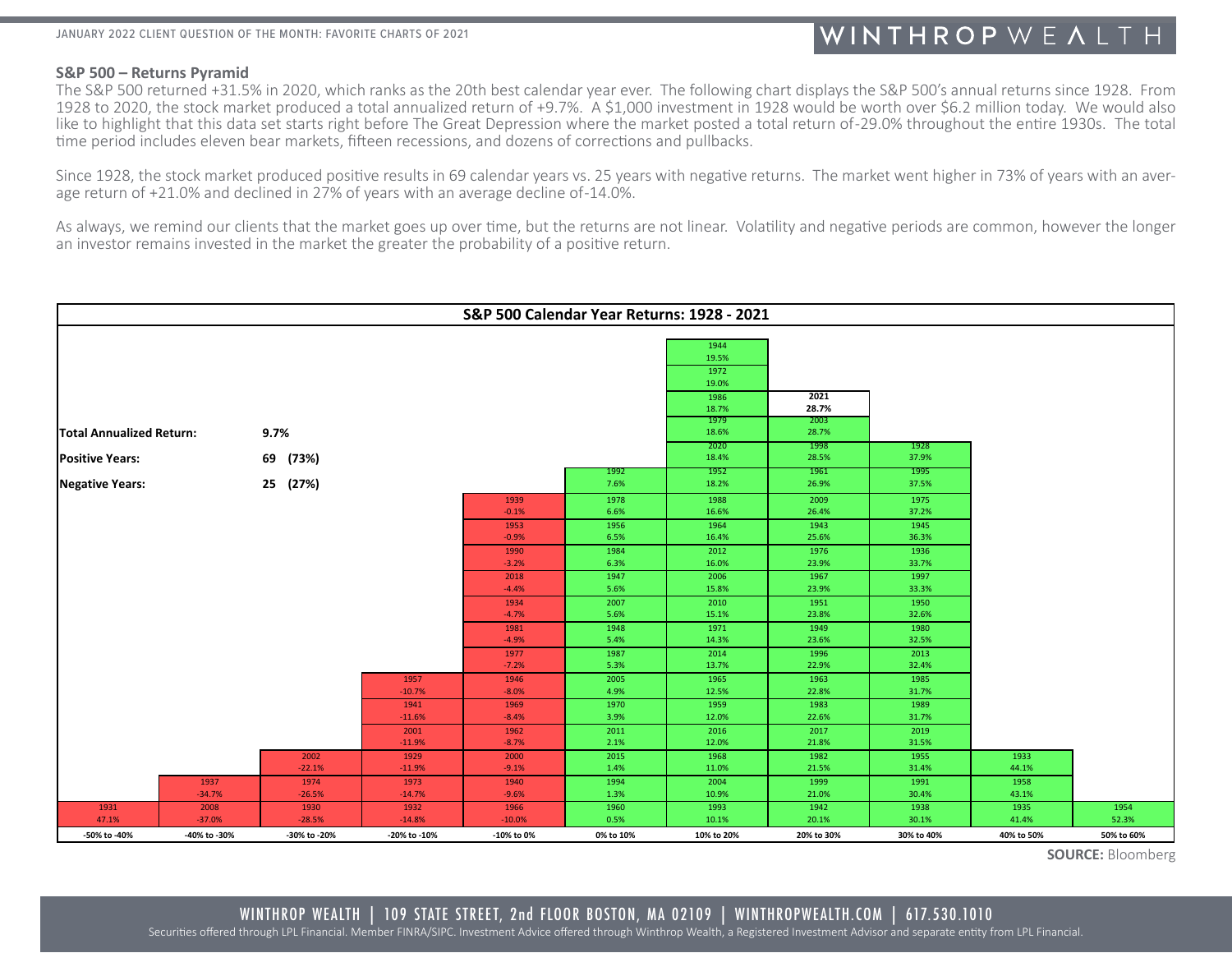#### **S&P 500 – Annual Returns vs. Intra-Year Declines**

The following chart displays the S&P 500's annual return vs. the largest intra-year decline since 1980. Over this period, the S&P 500 has generated a total annualized return of +12.3%. Annual returns ranged from -37.0% to +35.5%.

We also wanted to highlight the strong market returns in 2021 with very little volatility. The market was up +28.7% while the largest decline was only about-5%.

Overall, the market has generated strong returns since 1980 despite some of the most volatile periods in history, including the 1987 Crash, Tech Bubble, Global Fi-<br>nancial Crisis, and Covid Crash. There were plenty of mark point each year the S&P 500 dropped by an average of -14%. The data makes sense as since 1950 the stock market has averaged at least one correction each year. This reinforces our long-term investment philosophy – since we plan for stock market volatility and we incorporate these assumptions into our financial plans, we are less likely to overreact when it happens.



**SOURCE:** Bloomberg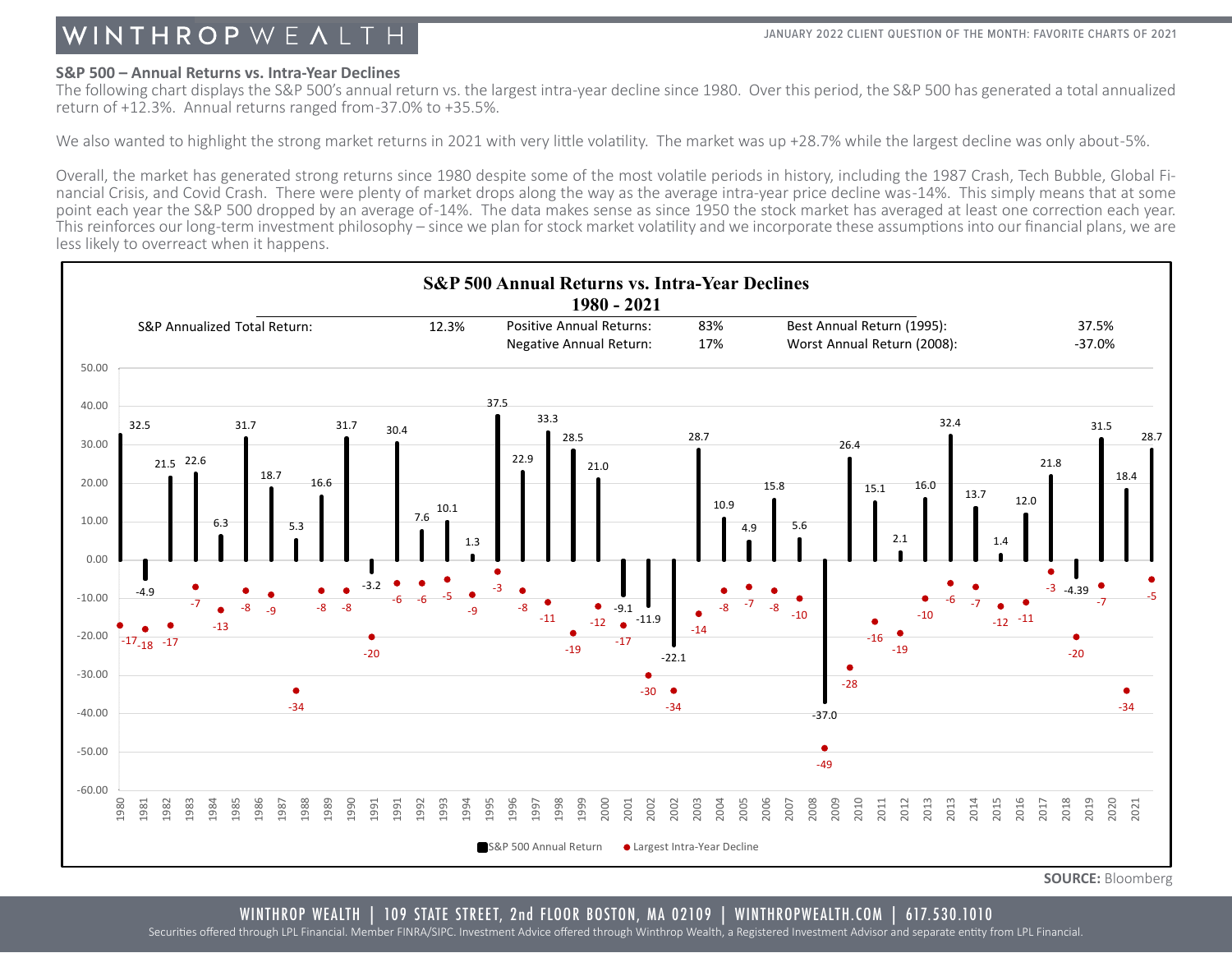#### JANUARY 2022 CLIENT QUESTION OF THE MONTH: FAVORITE CHARTS OF 2021

## WINTHROPWEALTH

#### **Historical 60/40 Portfolio Return**

The chart displays both the Rolling 12-Month Percentage Return and Total Return of a hypothetical 60/40 investment portfolio from 1976 through 2020.

The Rolling 12-Month Percentage Return portion shows that returns can vary significantly. Over the timeframe, annual returns ranged from -25.2% to +48.8% with an average of about +10.7%.

The Total Return section also demonstrates the value of a long time horizon, which is important to remember during periods of volatility. A \$10,000 investment into this hypothetical 60/40 portfolio in 1976 would have increased to over \$950,000 at the end of 2021.

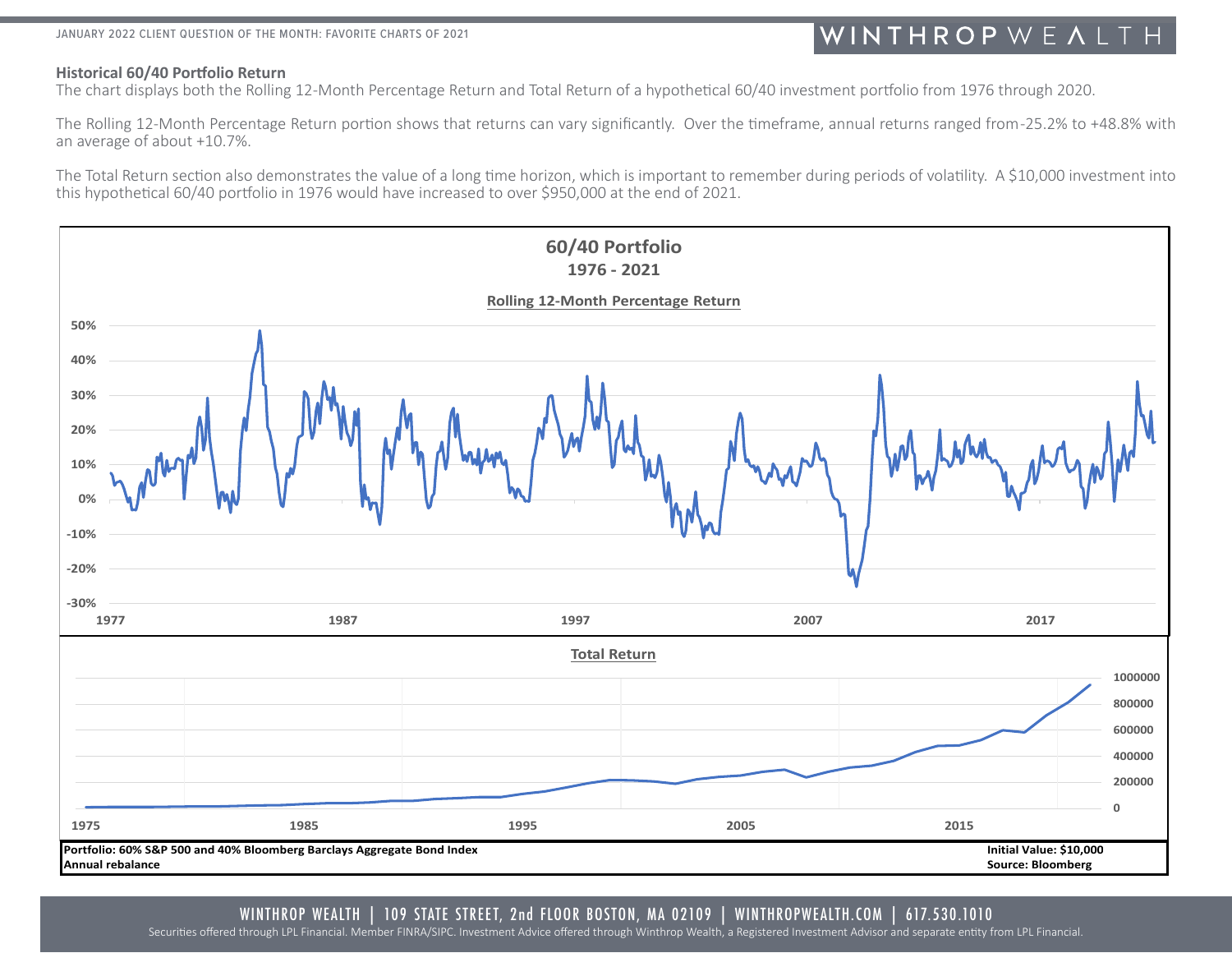#### **Benefit of a diversified portfolio**

Diversification and time are an investor's two best friends. Diversified portfolios can lead to more consistent and less volatile results than a single asset class. We know that markets can be extremely volatile in the short-term but difficult periods do not last forever. The longer the investment time horizon the greater the odds of positive returns.

To highlight the benefits of diversification, we examined the total return performance of nine separate asset classes and a diversified asset allocation portfolio from<br>2007 to 2021. Note that from year-to-year many asset c tently stays the middle. Why is that? Our hypothetical diversified asset allocation portfolio is comprised of 60% equities, 35% fixed income, 2% commodities, and 3% cash. Without getting too technical, the underlying asset classes are not perfectly correlated, in other words, they do not all move in the same direction. Furthermore, asset classes including equities and fixed income can sometimes have a negative correlation, meaning they move in opposite directions and act as a ballast. Over the full time period, the diversified asset allocation portfolio ranks as the 4th best performer, with the 7th lowest volatility, and the 2nd best Sharpe Ratio (risk-adjusted performance).

| <b>Asset Class Returns</b>                                                                                                                    |                                       |                    |                   |                                        |                   |                             |                    |                   |                        |                      |                                   |                                        |                   |                                   |                                  |                          |                   |
|-----------------------------------------------------------------------------------------------------------------------------------------------|---------------------------------------|--------------------|-------------------|----------------------------------------|-------------------|-----------------------------|--------------------|-------------------|------------------------|----------------------|-----------------------------------|----------------------------------------|-------------------|-----------------------------------|----------------------------------|--------------------------|-------------------|
|                                                                                                                                               |                                       |                    |                   |                                        |                   |                             |                    |                   |                        |                      |                                   |                                        | 2007 - 2021       |                                   |                                  |                          |                   |
| 2007                                                                                                                                          | 2008                                  | 2009               | 2010              | 2011                                   | 2012              | 2013                        | 2014               | 2015              | 2016                   | 2017                 | 2018                              | 2019                                   | 2020              | 2021                              | Annualized<br>Return             | Annualized<br>Volatility | Sharpe            |
| <b>Emerging</b>                                                                                                                               | Fixed                                 | <b>Emerging</b>    | Small             | Fixed                                  | <b>Emerging</b>   | Small                       | Large              | Large             | Small                  | <b>Emerging</b>      |                                   | Large                                  | Small             | Large                             | Large                            | <b>Emerging</b>          | Fixed             |
| <b>Markets</b>                                                                                                                                | Income                                | <b>Markets</b>     | Cap               | Income                                 | <b>Markets</b>    | Cap                         | Cap                | Cap               | Cap                    | <b>Markets</b>       | Cash                              | Cap                                    | Cap               | Cap                               | Cap                              | <b>Markets</b>           | Income            |
| 39.4%                                                                                                                                         | 5.2%                                  | 78.5%              | 26.8%             | 7.8%                                   | 18.2%             | 38.8%                       | 13.7%              | 1.4%              | 21.3%                  | 37.3%                | 1.8%                              | 31.5%                                  | 19.9%             | 28.7%                             | 10.6%                            | 21.4%                    | 1.00              |
| <b>Commodities</b>                                                                                                                            | Cash                                  | High               | Mid               | High                                   | Mid               | Mid                         | Mid                | Fixed             | Mid                    | Developed            | Fixed                             | Mid                                    | Large             | Commodities                       | Mid                              | Small                    | Asset             |
| 16.2%                                                                                                                                         | 1.8%                                  | Yield              | Cap               | Yield                                  | Cap               | Cap                         | Cap                | Income            | Cap                    | <b>International</b> | Income                            | Cap                                    | Cap               | $+27.1%$                          | Cap                              | Cap                      | <b>Allocation</b> |
|                                                                                                                                               |                                       | 58.2%              | 26.6%             | 5.0%                                   | 17.8%             | 33.5%                       | 9.7%               | 0.5%              | 20.7%                  | 25.0%                | 0%                                | 26.2%                                  | 18.4%             |                                   | 10.4%                            | 20.3%                    | 0.66              |
| Developed                                                                                                                                     | Asset                                 | Mid                | <b>Emerging</b>   | Large                                  | Developed         | Large                       | Asset              | Cash              | High                   | Large                | High                              | Small                                  | <b>Emerging</b>   | Mid                               | Small                            | Mid                      | Large             |
| Internationa                                                                                                                                  | <b>Allocation</b>                     | Cap                | <b>Markets</b>    | Cap                                    | International     | Cap                         | Allocation         | 0%                | Yield                  | Cap                  | Yield                             | Cap                                    | <b>Markets</b>    | Cap                               | Cap                              | Cap                      | Cap               |
| 11.2%                                                                                                                                         | $-23.5%$                              | 37.3%              | 18.9%             | 2.1%                                   | 17.3%             | 32.4%                       | 7.1%               |                   | 17.1%                  | 21.8%                | $-2.1%$                           | 25.5%                                  | 18.3%             | 24.7%                             | 8.7%                             | 18.4%                    | 0.64              |
| Mid                                                                                                                                           | High                                  | Developed          | Commodities       | Asset                                  | Small             | <b>Developed</b>            | Fixed              | Asset             | Large                  | Mid                  | Large                             | <b>Developed</b>                       | Mid               | Small                             | Asset                            | Developed                | High              |
| Cap                                                                                                                                           | Yield                                 | Internationa       | 16.8%             | Allocation                             | Cap               | International               | Income             | <b>Allocation</b> | Cap                    | Cap                  | Cap                               | International                          | Cap               | Cap                               | <b>Allocation</b>                | <b>International</b>     | Yield             |
| 8.0%                                                                                                                                          | $-26.2%$                              | 31.8%              |                   | 1.3%                                   | 16.4%             | 22.8%                       | 6.0%               | $-0.8%$           | 12.0%                  | 16.2%                | $-4.4%$                           | 22.0%                                  | 13.6%             | 14.8%                             | 7.6%                             | 17.4%                    | 0.64              |
| Asset                                                                                                                                         | Small                                 | Small              | High              | Cash                                   | Large             | Asset                       | Small              | Developed         | Commodities            | Asset                | Asset                             | Asset                                  | Asset             | Asset                             | High                             | Commodities              | Mid               |
| <b>Allocation</b>                                                                                                                             | Cap                                   | Cap                | Yield             | 0.1%                                   | Cap               | <b>Allocation</b>           | Cap                | Internationa      | 11.8%                  | <b>Allocation</b>    | <b>Allocation</b>                 | <b>Allocation</b>                      | <b>Allocation</b> | <b>Allocation</b>                 | Yield                            | 16.5%                    | Cap               |
| 7.3%                                                                                                                                          | $-33.8%$                              | 27.1%              | 15.1%             |                                        | 16.0%             | 17.4%                       | 4.9%               | $-0.8%$           |                        | 14.8%                | $-4.6%$                           | 20.7%                                  | 12.5%             | 14.3%                             | 7.1%                             |                          | 0.52              |
| Fixed                                                                                                                                         | Commodities                           | Large              | Large             | Mid                                    | High              | High                        | High               | Mid               | <b>Emerging</b>        | Small                | Small                             | <b>Emerging</b>                        | Developed         | <b>Developed</b>                  | <b>Emerging</b>                  | Large                    | Small             |
| Income                                                                                                                                        | $-35.6%$                              | Cap                | Cap               | Cap                                    | Yield             | Yield                       | Yield              | Cap               | <b>Markets</b>         | Cap                  | Cap                               | <b>Markets</b>                         | International     | International                     | <b>Markets</b>                   | Cap                      | Cap               |
| 7.0%                                                                                                                                          |                                       | 26.4%              | 15.1%             | $-1.7%$                                | 15.8%             | 7.4%                        | 2.5%               | $-2.2%$           | 11.2%                  | 14.6%                | 11.0%                             | 18.4%                                  | 7.8%              | 11.3%                             | 4.4%                             | 15.3%                    | 0.39              |
| Large                                                                                                                                         | Mid                                   | Asset              | Asset             | Small                                  | Asset             | Cash                        | Cash               | Small             | Asset                  | High                 | Mid                               | High                                   | <b>Fixed</b>      | High                              | Fixed                            | Asset                    | <b>Emerging</b>   |
| Cap                                                                                                                                           | Cap                                   | Allocation         | <b>Allocation</b> | Cap                                    | <b>Allocation</b> | 0%                          | 0%                 | Cap               | Allocation             | Yield                | Cap                               | Yield                                  | Income            | Yield                             | Income                           | <b>Allocation</b>        | <b>Markets</b>    |
| 5.6%                                                                                                                                          | $-36.2%$                              | 23.4%              | 12.5%             | $-4.2%$                                | 11.9%             |                             |                    | $-4.4%$           | 8.8%                   | 7.5%                 | $-11.1%$                          | 14.3%                                  | 7.5%              | 5.3%                              | 4.1%                             | 10.2%                    | 0.17              |
| Cash                                                                                                                                          | Large                                 | <b>Commodities</b> | Developed         | Developed                              | Fixed             | Fixed                       | <b>Emerging</b>    | High              | Fixed                  | Fixed                | Commodities                       | Fixed                                  | High              | Cash                              | Developed                        | High                     | Developed         |
| 4.8%                                                                                                                                          | Cap                                   | 18.9%              | International     | International                          | Income            | Income                      | <b>Markets</b>     | Yield             | Income                 | Income               | $-11.2%$                          | Income                                 | Yield             | 0.0%                              | International                    | Yield                    | International     |
|                                                                                                                                               | $-37.0%$                              |                    | 7.8%              | $-12.1%$                               | 4.2%              | $-2.0%$                     | $-2.2%$            | $-4.5%$           | 2.6%                   | 3.5%                 |                                   | 8.7%                                   | 7.1%              |                                   | 3.6%                             | 9.7%                     | 0.16              |
| High                                                                                                                                          | Developed                             | Fixed              | Fixed             | Commodities                            | Cash              | <b>Emerging</b>             | Developed          | Emerging          | Developed              | Commodities          | <b>Developed</b>                  | Commodities                            | Cash              | Fixed                             | Cash                             | Fixed                    | Cash              |
| Yield                                                                                                                                         | International                         | Income             | Income            | $-13.3%$                               | 0.1%              | <b>Markets</b>              | International      | <b>Markets</b>    | International          | 1.7%                 | International                     | 7.7%                                   | 0.5%              | Income                            | 0.8%                             | Income                   | $\mathbf{0}$      |
| 1.9%<br>Small                                                                                                                                 | $-43.4%$                              | 5.9%               | 6.5%              |                                        |                   | $-2.6%$                     | $-4.9%$            | $-14.9%$          | 1.0%                   |                      | $-13.8%$                          |                                        |                   | $-1.5%$                           |                                  | 3.2%                     |                   |
| Cap                                                                                                                                           | <b>Emerging</b><br><b>Markets</b>     | Cash               | Cash              | <b>Emerging</b><br><b>Markets</b>      | Commodities       | Commodities                 | <b>Commodities</b> | Commodities       | Cash                   | Cash                 | <b>Emerging</b><br><b>Markets</b> | Cash                                   | Commodities       | <b>Emerging</b><br><b>Markets</b> | Commodities                      | Cash                     | Commodities       |
| $-1.6%$                                                                                                                                       | $-53.3%$                              | 0.1%               | 0.1%              | $-18.4%$                               | $-1.1%$           | $-9.5%$                     | $-17%$             | $-24.7%$          | 0.3%                   | 0.8%                 | $-14.6%$                          | 2.2%                                   | $-3.1%$           | $-2.5%$                           | $-2.6%$                          | 0.4%                     | $-0.21$           |
|                                                                                                                                               |                                       |                    |                   |                                        |                   |                             |                    |                   | <b>Asset Class Key</b> |                      |                                   |                                        |                   |                                   |                                  |                          |                   |
| Large Cap:                                                                                                                                    | S&P 500                               |                    |                   | Developed International:               |                   |                             | <b>MSCI EAFE</b>   |                   |                        |                      |                                   | Fixed Income:                          |                   |                                   | <b>Bloomberg Barclays US Agg</b> |                          |                   |
| S&P 400                                                                                                                                       |                                       |                    |                   |                                        |                   |                             |                    |                   |                        |                      |                                   | Bloomberg Barclays 1-3M Treasury Bills |                   |                                   |                                  |                          |                   |
| <b>Emerging Markets:</b><br><b>MSCI Emerging Markets</b><br><b>Treasury Bills:</b><br>Mid Cap:                                                |                                       |                    |                   |                                        |                   |                             |                    |                   |                        |                      |                                   |                                        |                   |                                   |                                  |                          |                   |
| Small Cap: Russell 2000<br>Bloomberg Barclays US Corporate High Yield<br>High Yield<br>Commodities:<br>Bloomberg Commodity Total Return Index |                                       |                    |                   |                                        |                   |                             |                    |                   |                        |                      |                                   |                                        |                   |                                   |                                  |                          |                   |
|                                                                                                                                               |                                       |                    |                   |                                        |                   |                             |                    |                   |                        |                      |                                   |                                        |                   |                                   |                                  |                          |                   |
| <b>Hypothetical Asset Allocation Portfolio Weights</b>                                                                                        |                                       |                    |                   |                                        |                   |                             |                    |                   |                        |                      |                                   |                                        |                   |                                   |                                  |                          |                   |
| Large Cap:                                                                                                                                    | 40%<br>9%<br>Developed International: |                    |                   |                                        |                   |                             |                    |                   | Fixed Income:<br>30%   |                      |                                   |                                        |                   |                                   |                                  |                          |                   |
| 4%<br>Mid Cap:<br><b>Emerging Markets:</b>                                                                                                    |                                       |                    |                   |                                        |                   | 3%<br>3%<br>Treasury Bills: |                    |                   |                        |                      |                                   |                                        |                   |                                   |                                  |                          |                   |
|                                                                                                                                               |                                       |                    |                   | 5%<br>2%<br>High Yield<br>Commodities: |                   |                             |                    |                   |                        |                      |                                   |                                        |                   |                                   |                                  |                          |                   |
| Small Cap: 4%                                                                                                                                 |                                       |                    |                   |                                        |                   |                             |                    |                   |                        |                      |                                   |                                        |                   |                                   |                                  |                          |                   |

**SOURCE:** Bloomberg